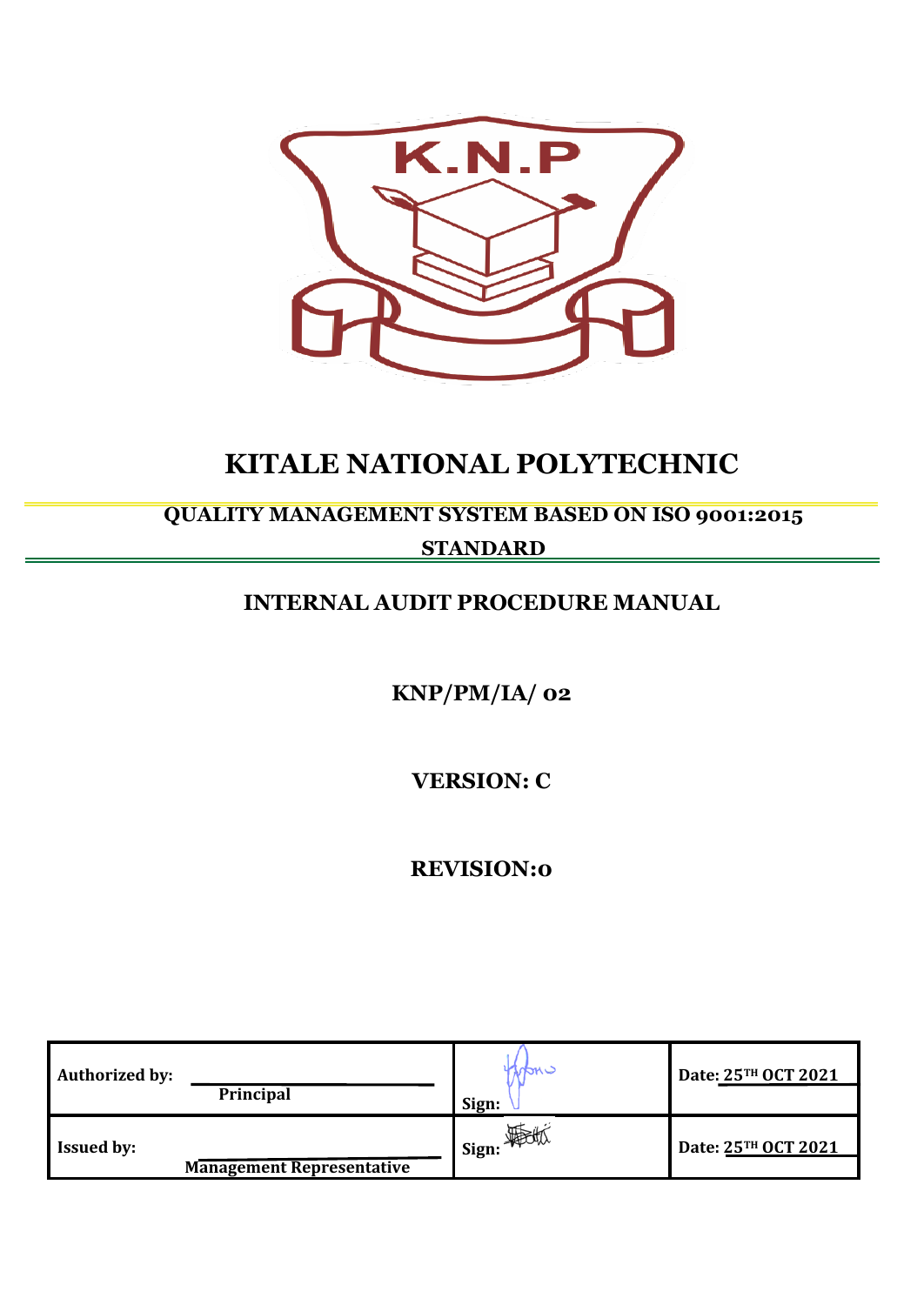

## **TABLE OF CONTENTS**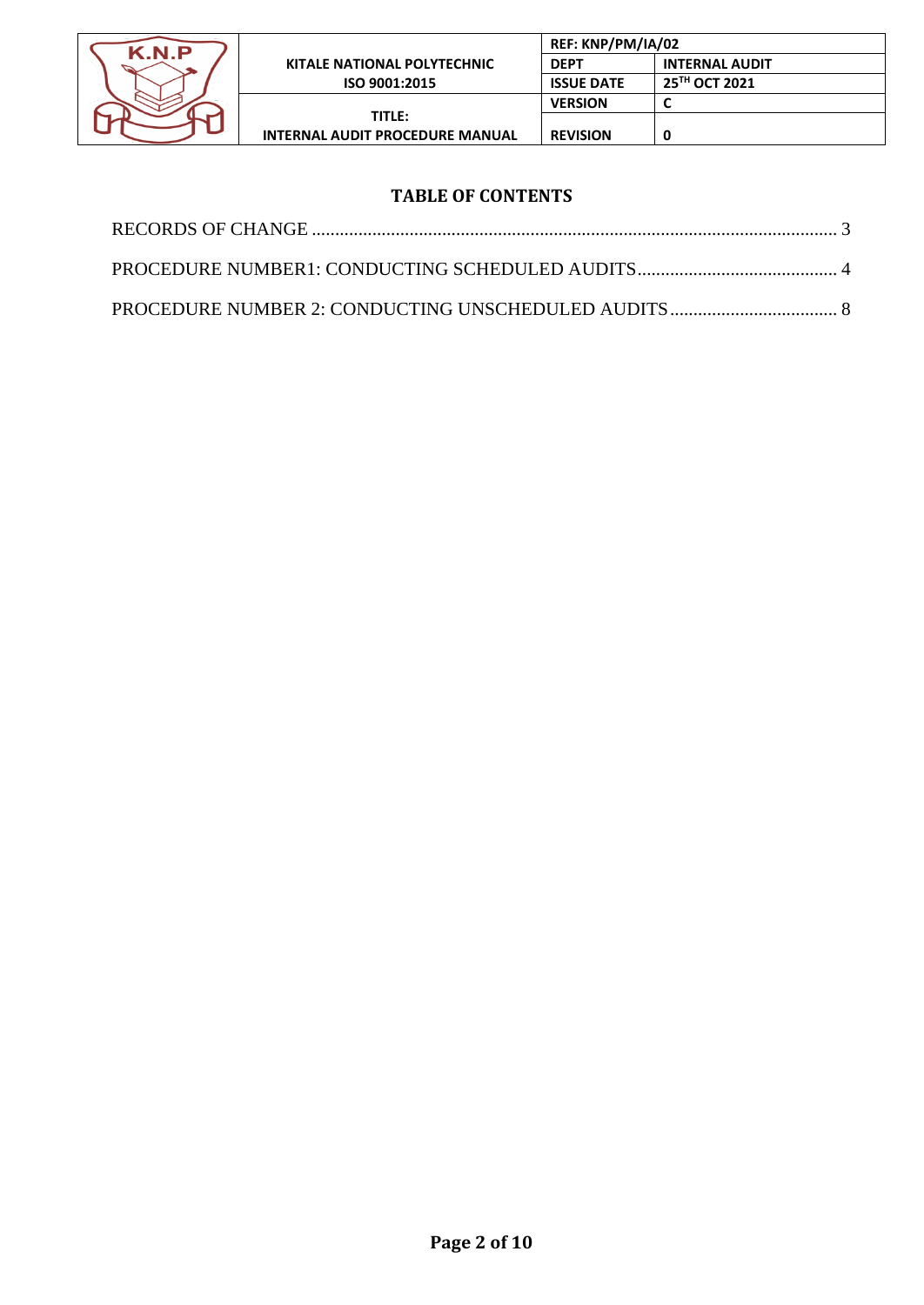

| Р |                                        | REF: KNP/PM/IA/02 |                       |
|---|----------------------------------------|-------------------|-----------------------|
| ➢ | KITALE NATIONAL POLYTECHNIC            | <b>DEPT</b>       | <b>INTERNAL AUDIT</b> |
|   | ISO 9001:2015                          | <b>ISSUE DATE</b> | 25TH OCT 2021         |
|   |                                        | <b>VERSION</b>    |                       |
|   | TITLE:                                 |                   |                       |
|   | <b>INTERNAL AUDIT PROCEDURE MANUAL</b> | <b>REVISION</b>   |                       |

## <span id="page-2-0"></span>**RECORDS OF CHANGE**

| <b>NO</b> | <b>DETAILS OF CHANGE</b> | <b>DATE</b> |
|-----------|--------------------------|-------------|
|           |                          |             |
|           |                          |             |
|           |                          |             |
|           |                          |             |
|           |                          |             |
|           |                          |             |
|           |                          |             |
|           |                          |             |
|           |                          |             |
|           |                          |             |
|           |                          |             |
|           |                          |             |
|           |                          |             |
|           |                          |             |
|           |                          |             |
|           |                          |             |
|           |                          |             |
|           |                          |             |
|           |                          |             |
|           |                          |             |
|           |                          |             |
|           |                          |             |
|           |                          |             |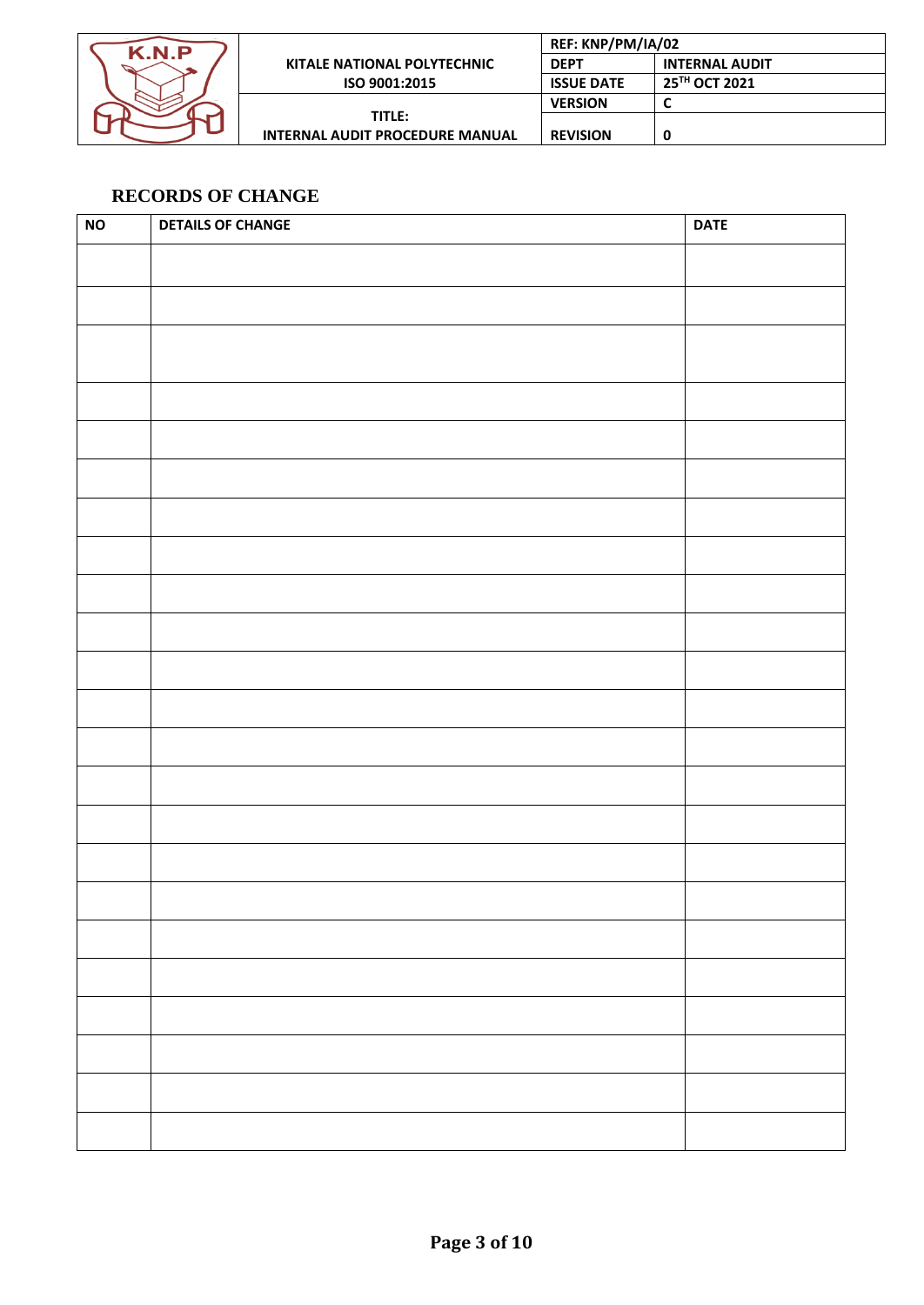

## <span id="page-3-0"></span>**PROCEDURE NUMBER1: CONDUCTING SCHEDULED AUDITS**

### **1.0 GENERAL**

## **1.1 PURPOSE**

The purpose of this procedure is to ensure effectiveness, timeliness, efficiency and consistency in conduct of scheduled audits.

### **1.2 SCOPE**

This procedure applies to conduct of all scheduled audits.

### **1.3 REFERENCES**

- a) PFM Act 2015 and PFM regulations 2012.
- b) Current Budget.
- c) The Polytechnic Strategic Plan.
- d) Previous Audit reports- both internal and external.
- e) Internal Audit Manual.
- f) Public Procurement and Disposal Act 2005.
- g) Annual Risk based audit work plan.
- h) Departmental Risk registers
- i) KNP Calendar of events

### **1.4 TERMS AND DEFINITIONS**

- a) RAC Risk and Audit Committee.
- b) IA Internal Auditor.
- c) GC-Governing Council

### **1.5 PRINCIPAL RESPONSIBILITY**

The IA shall ensure that this procedure is adhered to.

### **1.6 INTERFACES**

- a) Governing Council Approval of audit plan and recommendation on audit reports
- b) Principal- response to audit findings and recommendation.
- c) Hods/Hos-provide documents for audit

### **1.7 PERFORMANCE TARGET**

The performance shall be measured through the overall performance of the Department basing on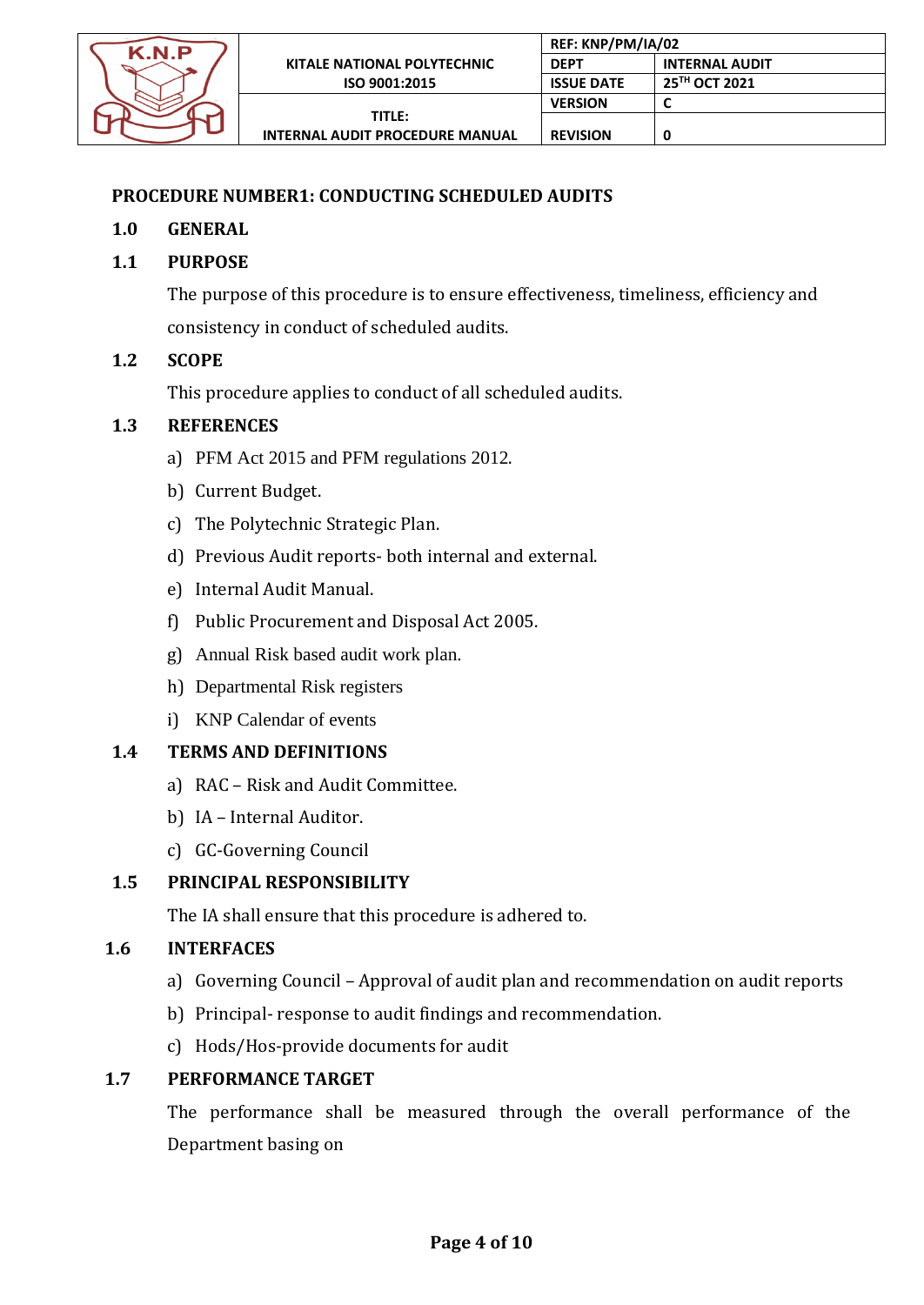

|                                        | REF: KNP/PM/IA/02 |                       |
|----------------------------------------|-------------------|-----------------------|
| KITALE NATIONAL POLYTECHNIC            | <b>DEPT</b>       | <b>INTERNAL AUDIT</b> |
| ISO 9001:2015                          | <b>ISSUE DATE</b> | 25TH OCT 2021         |
|                                        | <b>VERSION</b>    |                       |
| TITLE:                                 |                   |                       |
| <b>INTERNAL AUDIT PROCEDURE MANUAL</b> | <b>REVISION</b>   | 0                     |

| PERFORMANCE TARGET                                 | <b>MONITORING AND EVALUATION</b>                                  |
|----------------------------------------------------|-------------------------------------------------------------------|
| Timely preparation of audit reports                | Having the reports ready at end of every quarter                  |
| Timely preparation of annual audit plan            | Having the annual audit plan ready within the second month of the |
|                                                    | financial year                                                    |
| Timely preparation of audit objectives and program | Having the audit objectives and program ready two weeks before    |
|                                                    | the planned audit                                                 |

## **1.8 RESOURCES**

The resources to be used in the process are listed below:-

- a) Personnel
- b) Funds
- c) Stationary
- d) Time

## **1.9 INPUTS AND OUTPUTS**

| <b>IMPUTS</b>  | <b>OUTPUTS</b> |
|----------------|----------------|
| Questionnaires | Audit reports  |
| Audit program  | Audit reports  |

### **2.0 METHOD**

## **2.1 Planning**

- 2.1.1 This shall start in the first month of each financial year with the IA developing an Annual Audit Plan.
- 2.1.2 In developing the Annual Audit plan, the IA shall consider the following:
	- a) All risk areas identified by the Management,
	- b) Previous follow up Audit recommendations,
	- c) Special Audits requested by the management, and
	- d) Any changes that might affect the Internal Audit Annual Plan.
- 2.1.3 Upon developing the Annual Audit Plan, the IA shall forward the same to the Principal who shall convene a GC meeting to approve the annual Audit plan within the second month of the financial year.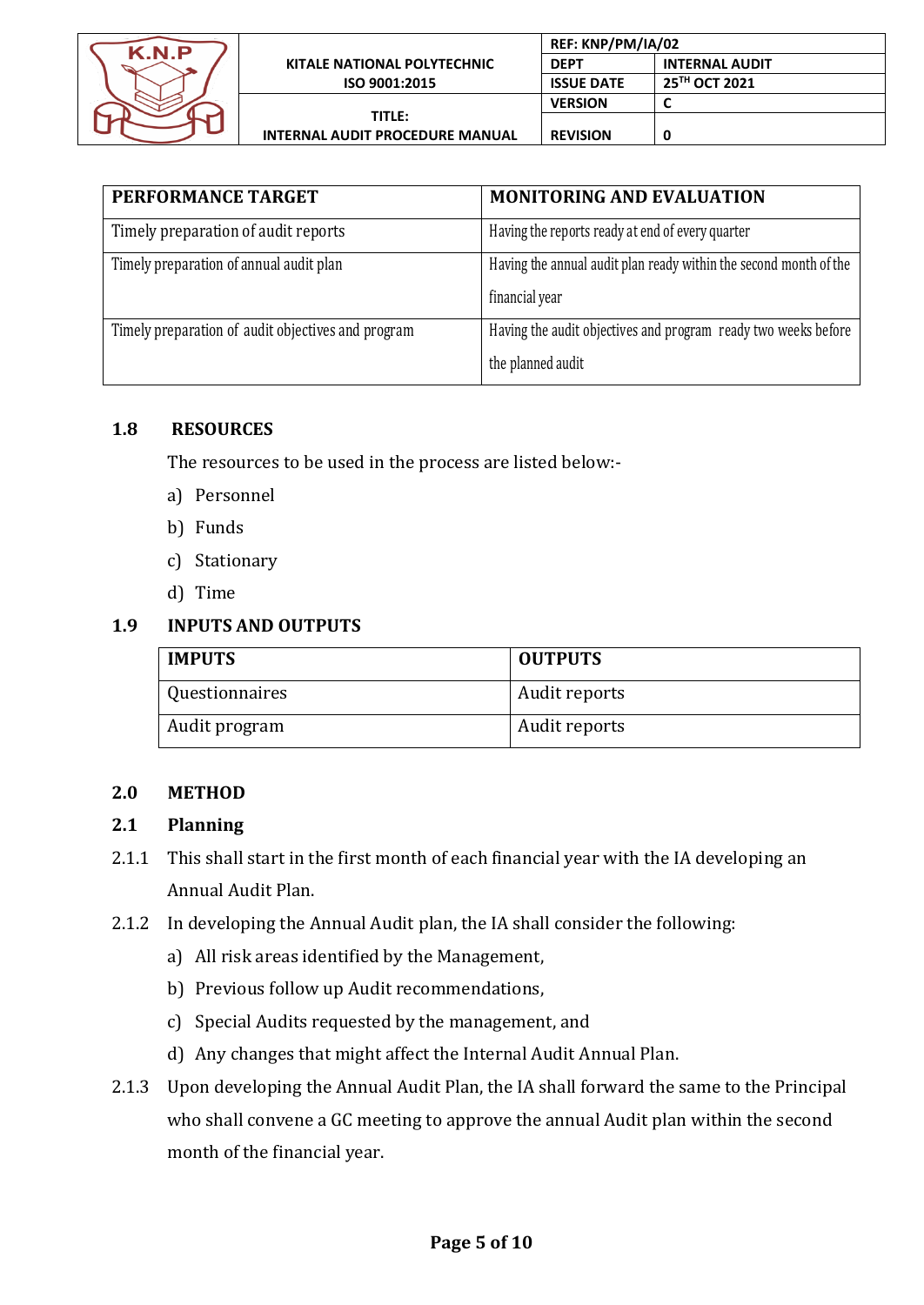

- 2.1.4 In the event of disapproval, the IA shall make the necessary amendments and resubmit.
- 2.1.5 Upon approval, the internal Audit shall plan and execute the scheduled Audits as per the annual Audit plan.

## **2.2 Organizing**

- 2.2.1 The IA shall develop relevant objectives and audit program for the scheduled audits.
- 2.2.2 Upon development of the audit objectives and program, the IA shall as per the communication procedure in the Administration Procedure Manual communicate the same to the auditee two weeks before the planned Audit.
- 2.2.3 In the event the auditee is not present on the scheduled date he/she shall inform the IA at least two working days to the scheduled date.

## **2.3 Conducting the audit**

- 2.3.1 On the scheduled date the IA shall convene an opening meeting with the auditees before commencement of the Audit exercise.
- 2.3.2 The IA shall then execute the audit as per the program and prepare audit working papers.
- 2.3.3 Upon execution of the audit, the IA shall prepare a preliminary Audit report and brief the Principal on the findings.
- 2.3.4 The IA shall then conduct an exit meeting with the auditees pointing the weaknesses noted and the recommendations.

## **2.4 Reporting**

- 2.4.1 Within one week after conducting the audit, the IA shall as per the communication procedure in the Administration Procedure Manual communicate to the Principal the findings of the audit stating the weaknesses and the recommendations for response.
- 2.4.2 Upon receipt of the response(s) from the Principal, the IA shall prepare a final audit report in two weeks and submit to the chairman RAC and the Principal.
- 2.4.3 At the end of every quarter, the IA shall in consultation with the Chairman RAC, convene a meeting of RAC to discuss the audit findings and make recommendations to the Principal.
- 2.5 The Principal shall table the recommendations from RAC in a management meeting for deliberation and adoption.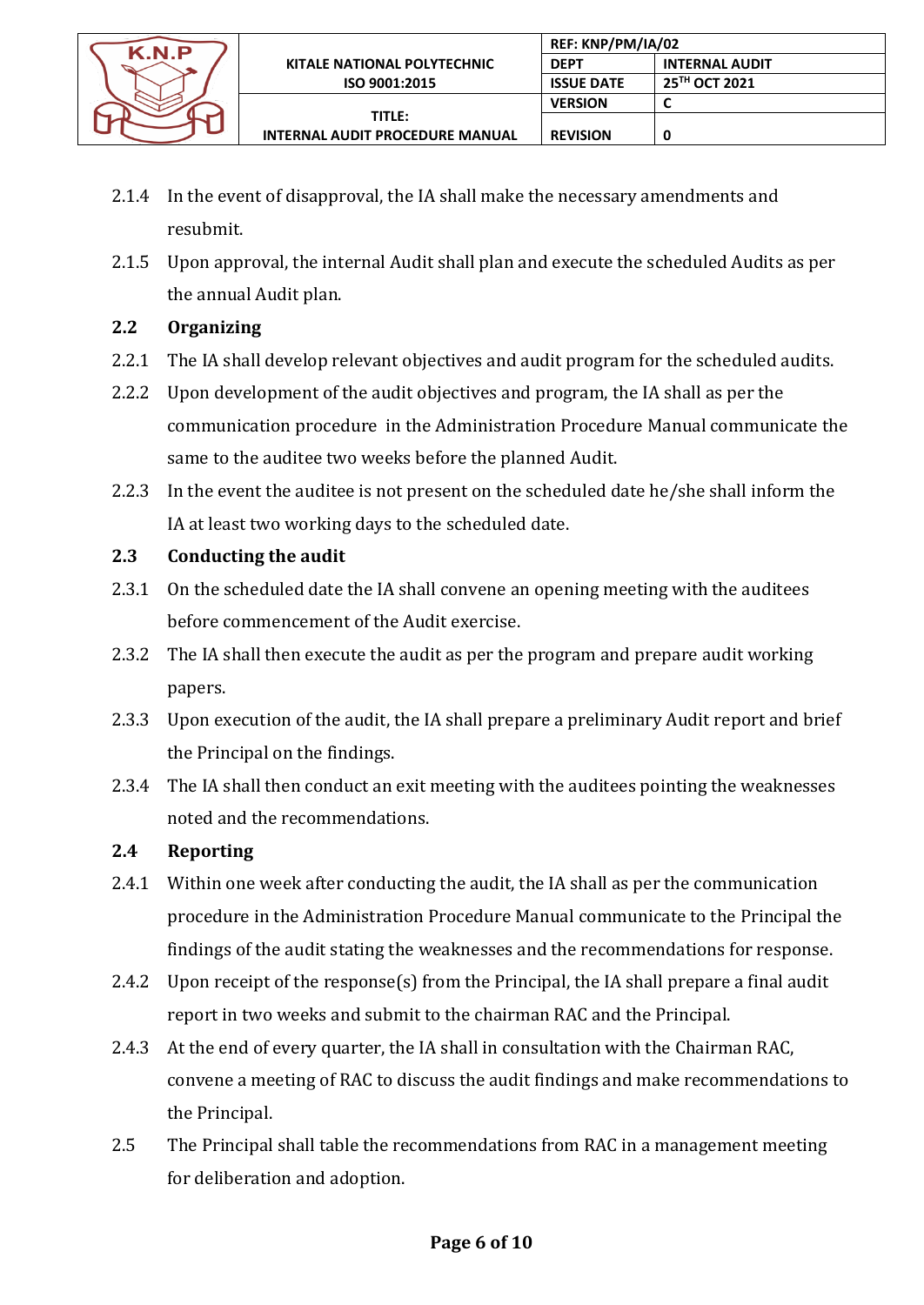

2.6 During subsequent audits, the IA shall follow up on the previous audits to ascertain those actions were taken and report the same in a RAC meeting for deliberation and necessary action.

## **2.7 Follow up of Audits**

- 2.7.1 Within three months after the audit, the IA shall make a follow up to determine the extent of compliance and or implementation of agreed upon audit recommendations.
- 2.7.2 The IA shall write to the Principal requesting for the status of implementation of RAC resolutions three months after the audit.
- 2.7.3 The Principal shall provide the status of implementation within 7 days after receiving the request in clause 2.7.2
- 2.7.4 Upon receipt of the status report from the Principal, the IA shall within one-day request the relevant internal Audit staff to confirm the status in the affected departments.
- 2.7.5 The assigned auditor upon confirmation of the status within 3 days, shall prepare a status of recommendations report to the IA
- 2.7.6 The IA shall review the report from CIA and communicate the status on quarterly basis to the Principal and the RAC for appropriate action.

### **3 LIST OF APPLICABLE RECORDS**

- 3.1 Audit reports.
- 3.2 Evidence of communication.
- 3.3 Audit working papers.
- 3.4 Audit objectives.
- 3.5 Audit program.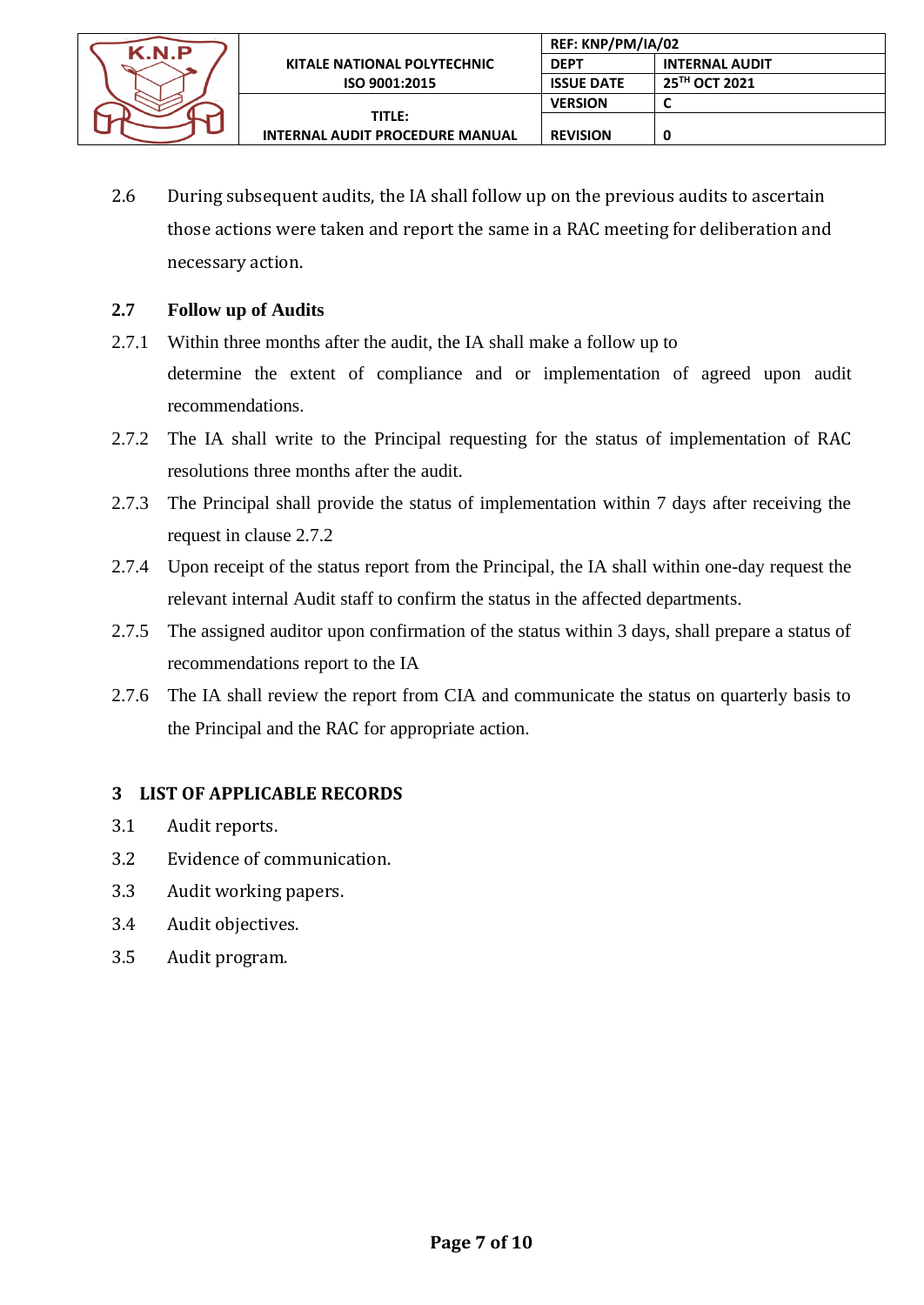

## <span id="page-7-0"></span>**PROCEDURE NUMBER 2: CONDUCTING UNSCHEDULED AUDITS**

## **1.0 GENERAL**

## **1.1 PURPOSE**

The purpose of this procedure is to ensure effectiveness, consistency and efficiency in conduct of unscheduled audits.

### **1.2 SCOPE**

This procedure applies to conduct of all unscheduled audits.

### **1.3 REFERENCES**

- a) Public Finance Management Act 2015.
- b) Current Budget.
- c) Current TENP Strategic Plan.
- d) Previous Audit reports.
- e) Current Internal Audit Manual.
- f) Public Procurement and Disposal Act 2005.

## **1.4 TERMS AND DEFINITIONS**

- a) IA Internal Auditor
- b) RAC Risk and Audit Committee
- c) GC -Governing Council

### **1.5 PRINCIPAL RESPONSIBILITY**

The IA shall ensure that this procedure is adhered to.

### **1.6 INTERFACES**

- a) Governing Council–Approval of audit plan and recommendation on audit reports
- b) Principal- response to audit findings and recommendation.
- c) Hods/Hos-provide documents for audit

## **1.7 PERFORMANCE TARGET**

The performance shall be measured through the overall performance of the Department basing on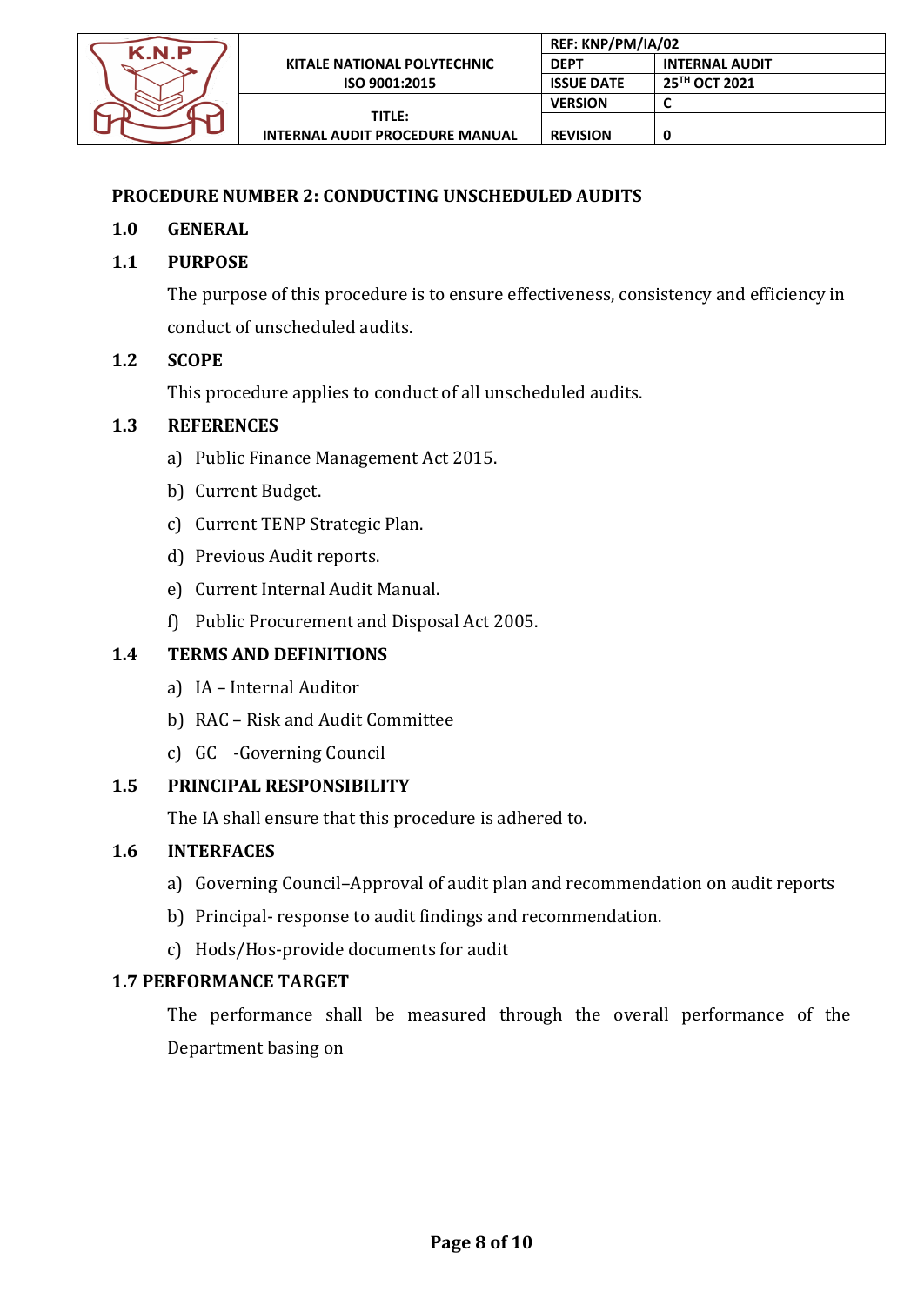

| REF: KNP/PM/IA/02                      |                   |                       |
|----------------------------------------|-------------------|-----------------------|
| KITALE NATIONAL POLYTECHNIC            | <b>DEPT</b>       | <b>INTERNAL AUDIT</b> |
| ISO 9001:2015                          | <b>ISSUE DATE</b> | 25TH OCT 2021         |
|                                        | <b>VERSION</b>    |                       |
| <b>TITLE:</b>                          |                   |                       |
| <b>INTERNAL AUDIT PROCEDURE MANUAL</b> | <b>REVISION</b>   | 0                     |

| PERFORMANCE TARGET                                 | <b>MONITORING AND EVALUATION</b>                                  |
|----------------------------------------------------|-------------------------------------------------------------------|
| Timely preparation of audit reports                | Having the reports ready at end of every quarter                  |
| Timely preparation of annual audit plan            | Having the annual audit plan ready within the second month of the |
|                                                    | financial year                                                    |
| Timely preparation of audit objectives and program | Having the audit objectives and program ready two weeks before    |
|                                                    | the planned audit                                                 |

### **1.8 RESOURCES**

The resources to be used in the process are listed below:-

- a) Personnel
- b) Funds
- c) Stationary
- d) Time

## **1.9 INPUTS AND OUTPUTS**

| <b>IMPUTS</b>  | <b>OUTPUTS</b> |
|----------------|----------------|
| Questionnaires | Audit reports  |
| Audit program  | Audit reports  |

## **2 METHOD**

- 2.1 This procedure shall start with the IA either:
	- a) Noticing an area that needs to be appraised, or
	- b) Receiving information from the Principal/Management/staff on an area that needs to be appraised.
- 2.2 Upon the occurrence of any of the above the IA shall develop an audit program.
- 2.3 In developing the audit program, the IA shall consider the following:
	- a) The suitable audit technique to use,
	- b) The objectives of the audit, and
	- c) The key documents and records to appraise.
- 2.4 Upon development of the audit program, the IA shall conduct the audit and record the findings in the audit working papers.